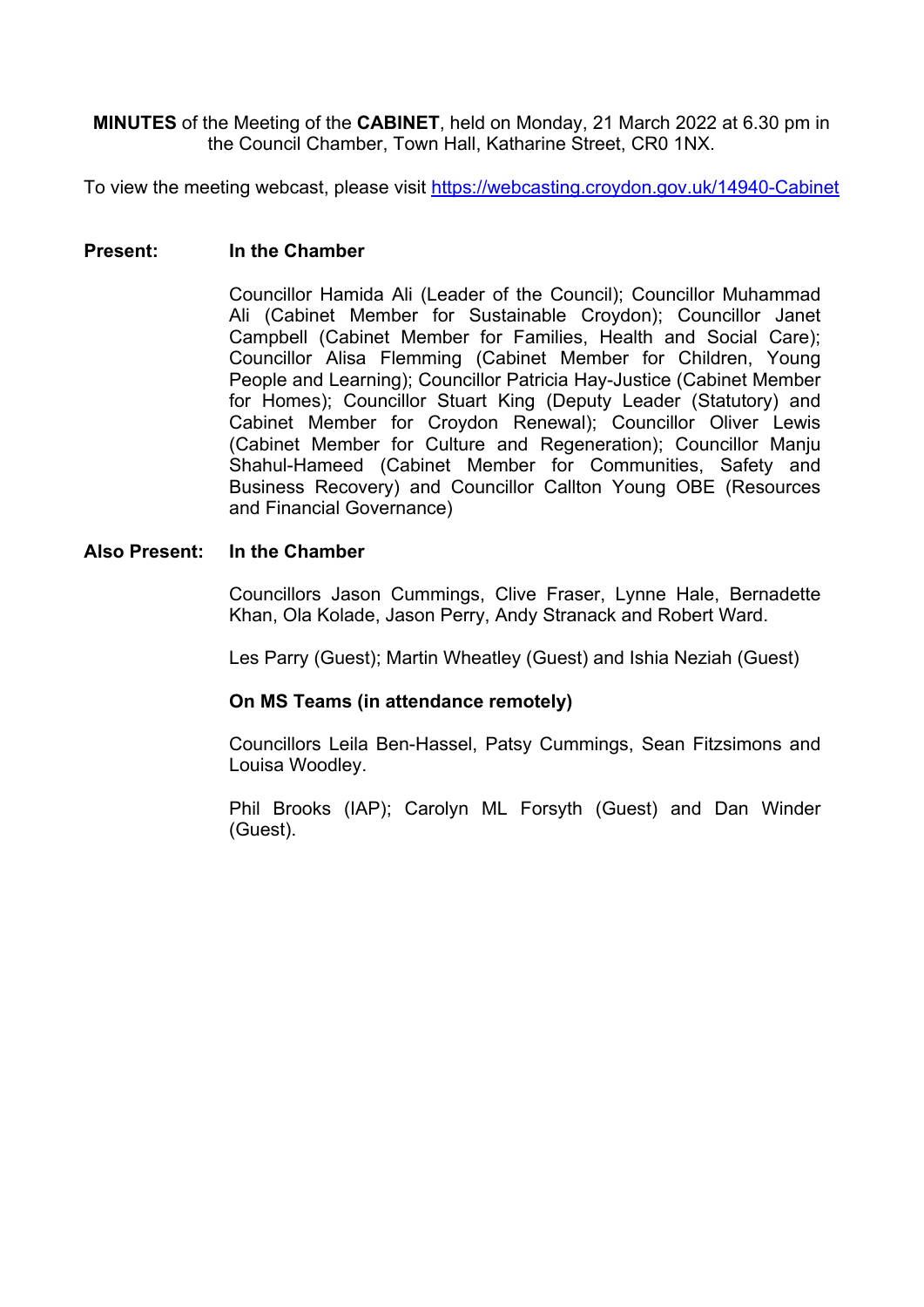# **PART A**

|       | There were no apologies for absence received from Members.                                                                                                                               |
|-------|------------------------------------------------------------------------------------------------------------------------------------------------------------------------------------------|
| 31/22 | <b>Disclosure of Interests</b>                                                                                                                                                           |
|       | There were none.                                                                                                                                                                         |
| 32/22 | <b>Urgent Business (If any)</b>                                                                                                                                                          |
|       | There were no items of urgent business.                                                                                                                                                  |
| 33/22 | <b>London Borough of Culture 2023</b><br>Cabinet considered a report, which outlined the proposed progress and<br>programme to date in readiness for Croydon to celebrate as the Borough |

ainess for Croydon to celebrate as the Borough of Culture 2023 and sought Cabinet's endorsement of the approach being undertaken at this stage.

The report was a highlight of the main events, with many more activities to be planned over the next 12 months in the lead up to the commencement of the year-long programme that would run from April 2023 to March 2024.

Members raised several questions in relation to:

- Making Crovdon, "the place", work
- Promoting the north of the Borough
- Ensuring a legacy and enhanced life opportunities

The Leader of the Council delegated authority to the Cabinet to make the following decisions:

# **RESOLVED** that:

30/22 **Apologies of Absence** 

- 1. the programme outline for London Borough of Culture 2023, be endorsed;
- 2. the establishment of a Borough of Culture Executive Board and Steering Group be agreed, the membership and responsibilities of which, as set out in paragraph 5 to the report, to enable the delivery of the London Borough of Culture;
- 3. authority be delegated to the Corporate Director of Sustainable Communities, Regeneration and Economic Recovery, in consultation with the relevant Member or Members of the Executive carrying portfolio responsibilities which covered those currently performed by the Cabinet Member for Culture and Regeneration, to agree the final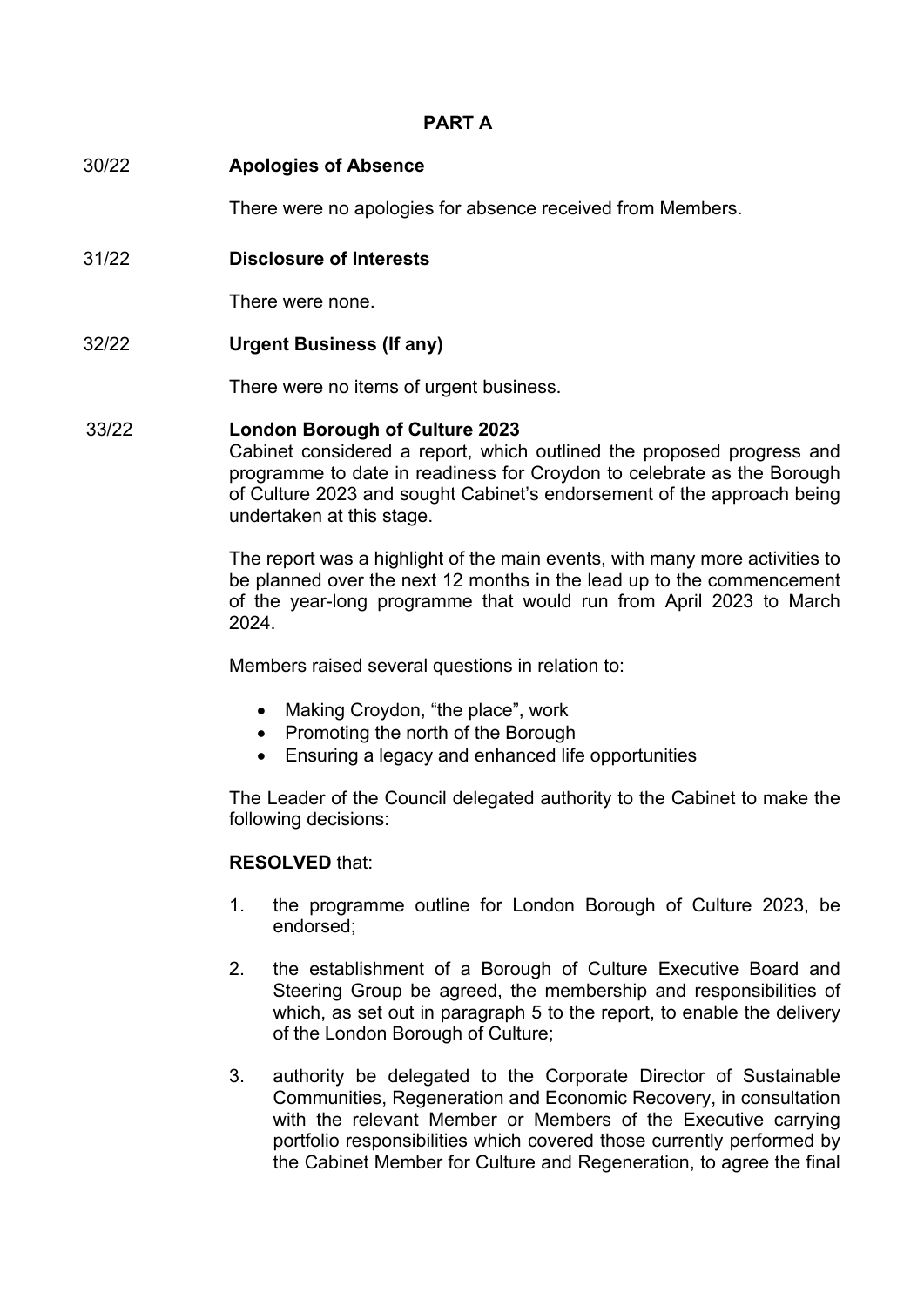membership, constitution and Terms of Reference of both the Executive Board and Steering Group.

4. regular reports be provided to the Executive on the work of the Executive Board and Steering Group.

# 34/22 **Update on the Housing Improvement Board and the Development of the Croydon Housing Improvement Plan**

Cabinet considered a report and the Housing Improvement Plan, which had been developed to improve the housing service, with regard to the Council's landlord responsibilities. The Plan addressed the following five areas of focus:

- o Vision and Governance
- o Customer Service and Resident Engagement
- o Repairs and Safety
- o Improving Residents' Homes
- o The Council's Workforce

Members of the Croydon Housing Improvement Board, which was independent of both Council Members and Officers, addressed Cabinet and raised several points, including:

- Recognising the Council for its efforts in establishing the Board, with resident participation.
- There was not an improvement in service.
- There was evidence of a start of work in progress and not an end result.
- All tenants were affected and needed to see the results now.
- The Board's support for Recommendations 1 to 4 subject to further revision and a much-strengthened plan.
- The Board urged Cabinet not to support Recommendation 5.

The Leader of the Council delegated authority to the Cabinet to make the following decisions:

## **RESOLVED** that:

- 1. the feedback from the Housing Improvement Board (which had been established by Cabinet on 17 May 2021), as set out in the report and the presentation from the Chair, be noted;
- 2. the final membership, constitution and Terms of Reference of the Housing Improvement Board, agreed under exercise of the delegation given to the former Corporate Director of Place, in consultation with the Cabinet Member for Homes and as set out in Appendix 2 to the report, be noted;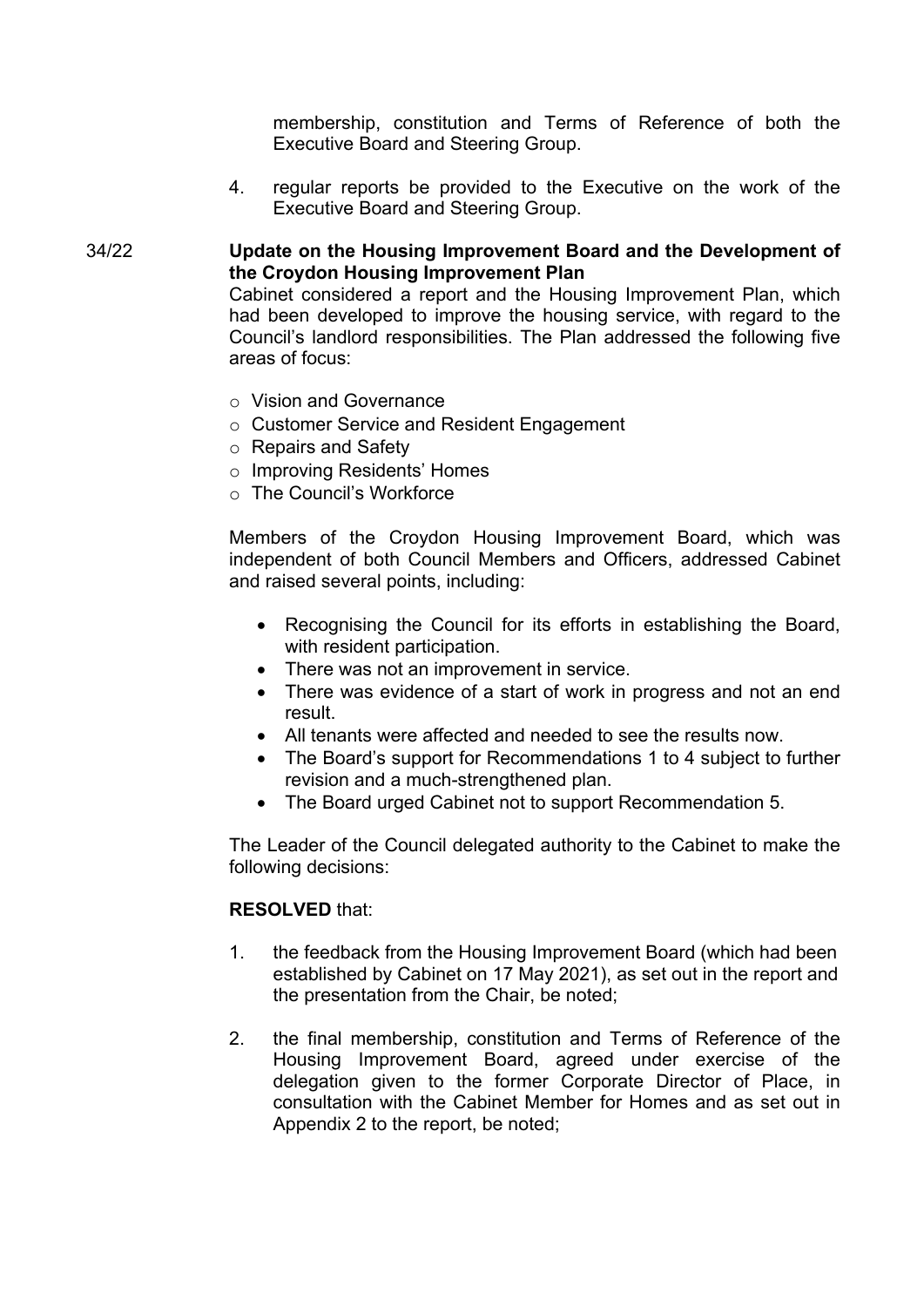3. the delegation given on 17 May 2022 to the interim Executive Director of Place be updated as follows:

*"Delegate authority to the Corporate Director for Housing, in consultation with the Cabinet Member for Housing or such other Member as has portfolio responsibility for Housing, to revise as necessary the Membership, constitution and Terms of Reference of the Housing Improvement Board"*

- 4. the content of the Croydon Housing Improvement Plan, as set out in Appendix 1 to the report, be agreed;
- 5. authority be delegated to further amend the Croydon Housing Improvement Plan, to the Corporate Director for Housing, in consultation with the Cabinet Member for Housing or such other Member as has portfolio responsibility for Housing;
- 6. an updated version of the Housing improvement Plan be presented for approval in June 2022 that responded to the feedback provided by the Housing Improvement Board; and
- 7. Cabinet receives quarterly updates on implementation of the improvement plan and that those updates include commentary from the Housing Improvement Board.

# 35/22 **Housing Revenue Account (HRA) 30-Year Business Plan 2021- 2051and HRA Capital Programme 2022/23**

Cabinet considered a report, which presented a new 30-year Business Plan for the Housing Revenue Account (HRA) with consideration to both capital and revenue investments required for the management and maintenance of Croydon Council's housing stock.

Members raised several questions in relation to:

- From a scrutiny and overview perspective, it was felt that the document did not address the fit for purpose criteria.
- Asset and risk management were not robust enough.
- The Plan being brought back to Cabinet during the budget-setting process i.e., September at the latest.

The Leader of the Council delegated authority to the Cabinet to make the following decisions:

## **RESOLVED** that:

1. the HRA 30-year Business Plan 2021-2051, as set out at Appendix 1 and detailed in the report, which was based on the HRA revenue budget for 2022-23 agreed by Full Council on 8 March 2022, be agreed;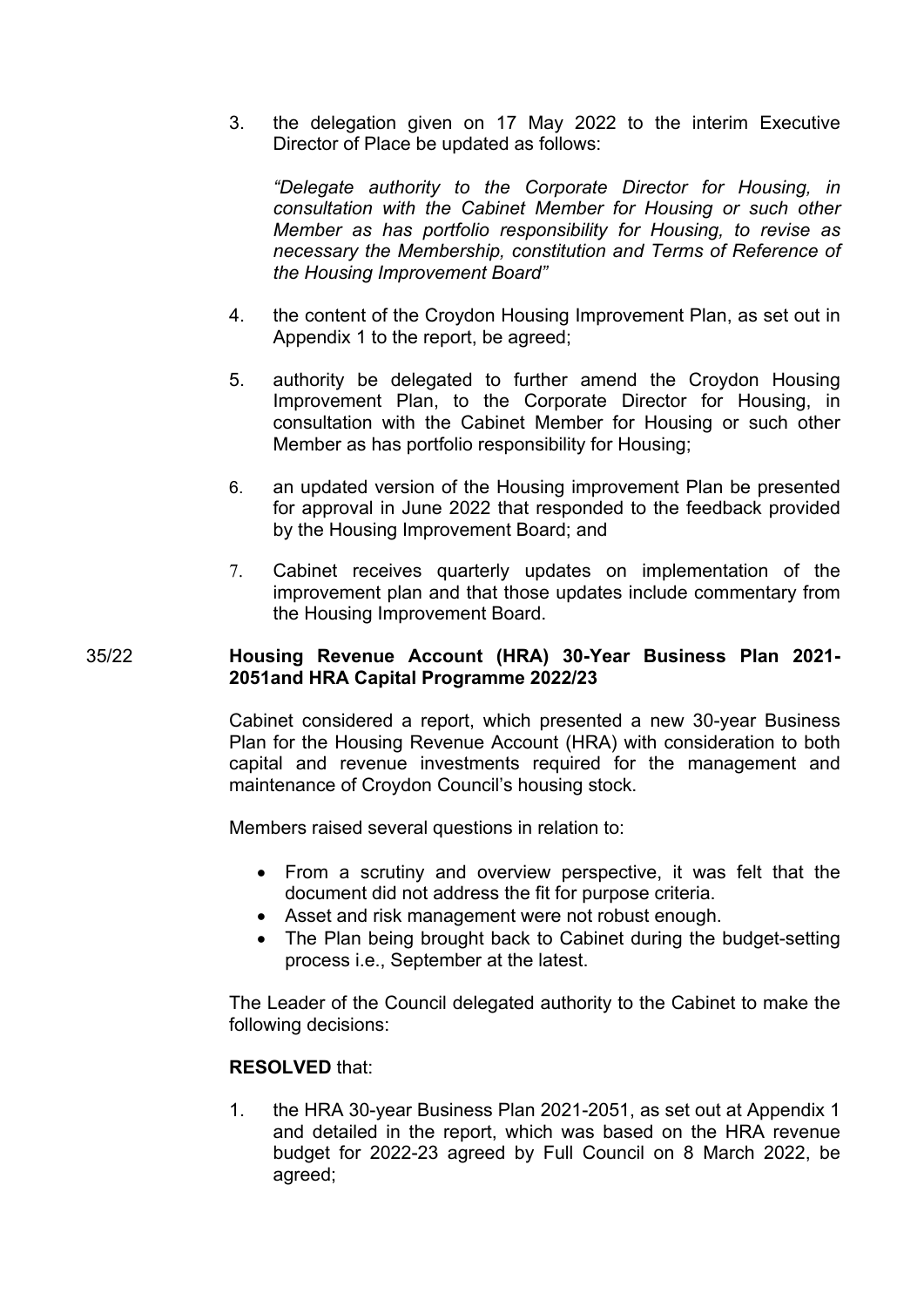- 2. the HRA Capital Programme for 2022/23, as set out in Appendix 6 to the report, be recommended to full Council for approval;
- 3. the assumptions the Plan were based upon, and the risks associated with these assumptions, be noted; and
- **4.** the proposals for the ongoing development of the HRA Business Plan be noted and agree that the Plan be updated annually with a full review every third year.

# 36/22 **Equality Annual Report 2022**

Cabinet considered a report, which outlined the progress regarding Equality Strategy 2020-2024. It also highlighted achievements that the Council had made towards equality along with its new governance arrangements and future plans.

The Leader of the Council delegated authority to the Cabinet to make the following decisions:

## **RESOLVED** that:

- 1. the Annual Equality Report 2022, be noted;
- 2. Cabinet call on all the organisations in Croydon, including individual schools, police and anyone else that worked with young people, to sign up to the Croydon Equalities Pledge, which launched on International Women's Day, and the George Floyd Race Matters Pledge, which would launch on 25 May 2022; and
- 3. That all councillors be asked to promote the pledges among their communities, local groups and organisations to sign up to these pledges.

## 37/22 **Financial Performance Report (Month 10) – January 2022**

Cabinet considered a report, which provided the Council's annual forecast as at Month 10 (December 2021) for the Council's General Fund (GF), Housing Revenue Account (HRA) and the capital programme. The report also formed part of the Council's financial management process of publicly reporting financial performance against its budgets on a monthly basis.

The Leader of the Council delegated authority to the Cabinet to make the following decisions: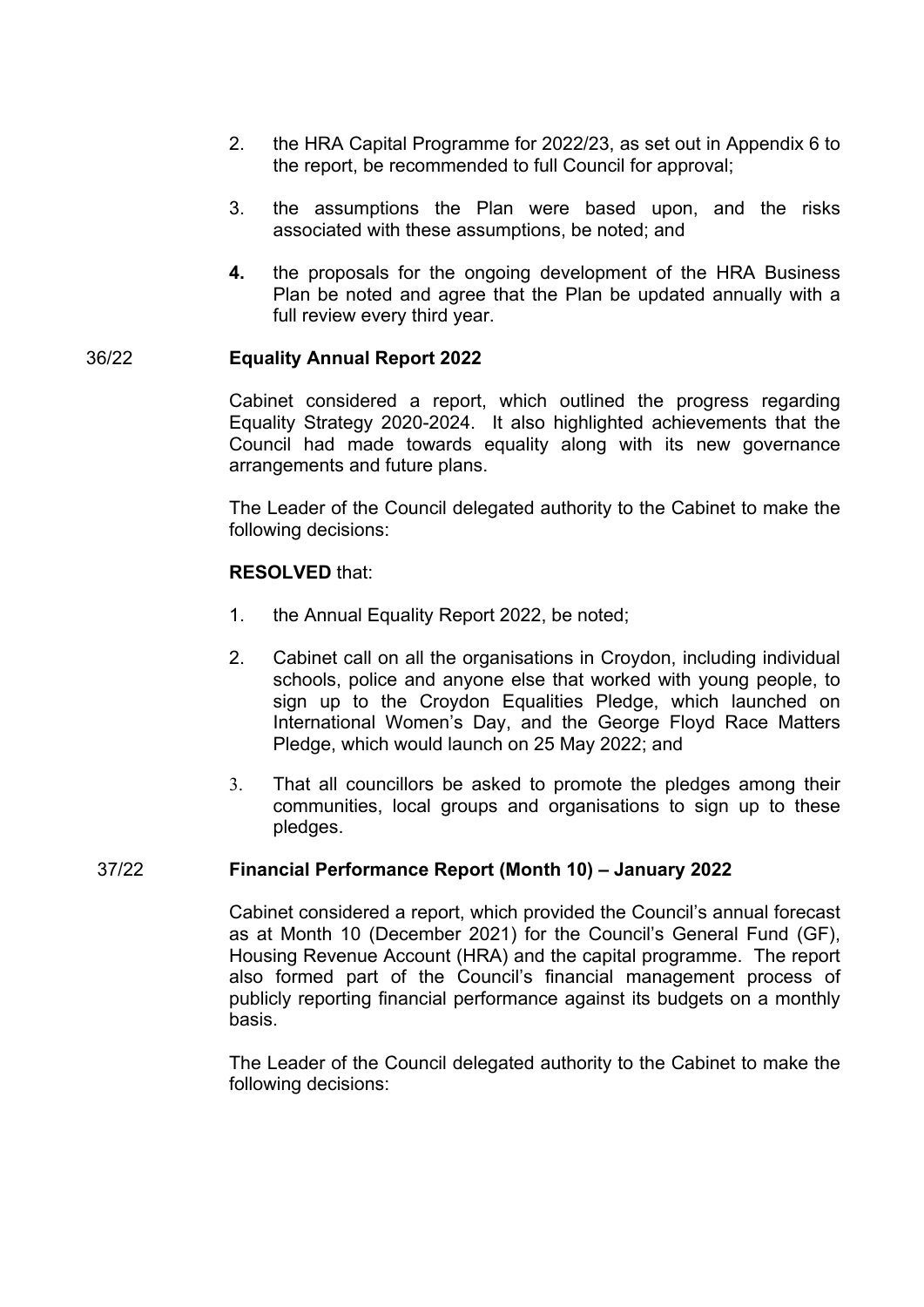# **RESOLVED** to note:

- 1. the General Fund was projecting a net adverse movement of £0.244m from Month 9 *(Service directorates were indicating a net £1.480m overspend (Month 9 £1.236m)* but this was projected to be netted off against £3.050m underspend within the corporate budget.
- 2. that a further number of risks and compensating opportunities may materialise which would see the forecast year-end variance change, and these were reported within Section 3 of the report.
- 3. the Housing Revenue Account (HRA) was projecting a £1.281m (Month 9 £1.725m) overspend for 2021/22 *(if no further mitigations were found to reduce this overspend, the HRA would need to drawdown reserves from HRA balances. There were sufficient balances to cover this expenditure.)*.
- *4.* the capital spend to date for the General Fund of £58.323m (against a budget of £131.897m) and for the HRA of £12.075m (against a budget of £183.209m), with a projected forecast variance of £5.362m on the General Fund against budget and £121.002m forecast variance against budget for the Housing Revenue Account. *(All variances were projected to be slipped into future years, but this would be reviewed once the outturn position had been confirmed.)*.
- *5.* the above figures were predicated on forecasts from Month 10 to the year end and therefore could be subject to change as forecasts were refined and new and updated information was provided on a monthly basis. *(Forecasts are made based on the best available information at this time)*; and
- *6.* that whilst the Section 114 Notice had formally been lifted, the internal controls established as part of the S114, such as the Spend Control Panel and Social Care Placement Panels remained. *(Restrictions had been lifted for ring-fenced accounts such as the Pension Fund, Housing Revenue Account and Coroner's Expenditure as these were directly outside of the General Fund's control. The Spending Control Panel, which was set up at the beginning of November 2020, continued to meet on a twice daily basis.)*

# 38/22 **Fairfield Halls – RIPI Action Plan**

Cabinet considered a report, which addressed recommendations 1.8 and 1.9 in the report to the Extraordinary Council meeting of 3 February 2022 in response to the Report in the Public Interest (RIPI). The Improvement Action Plan had been considered and reviewed by both the Scrutiny and Overview Committee and the General Purposes and Audit Committee and both committees had supported the action plan and had made recommendations for improvements.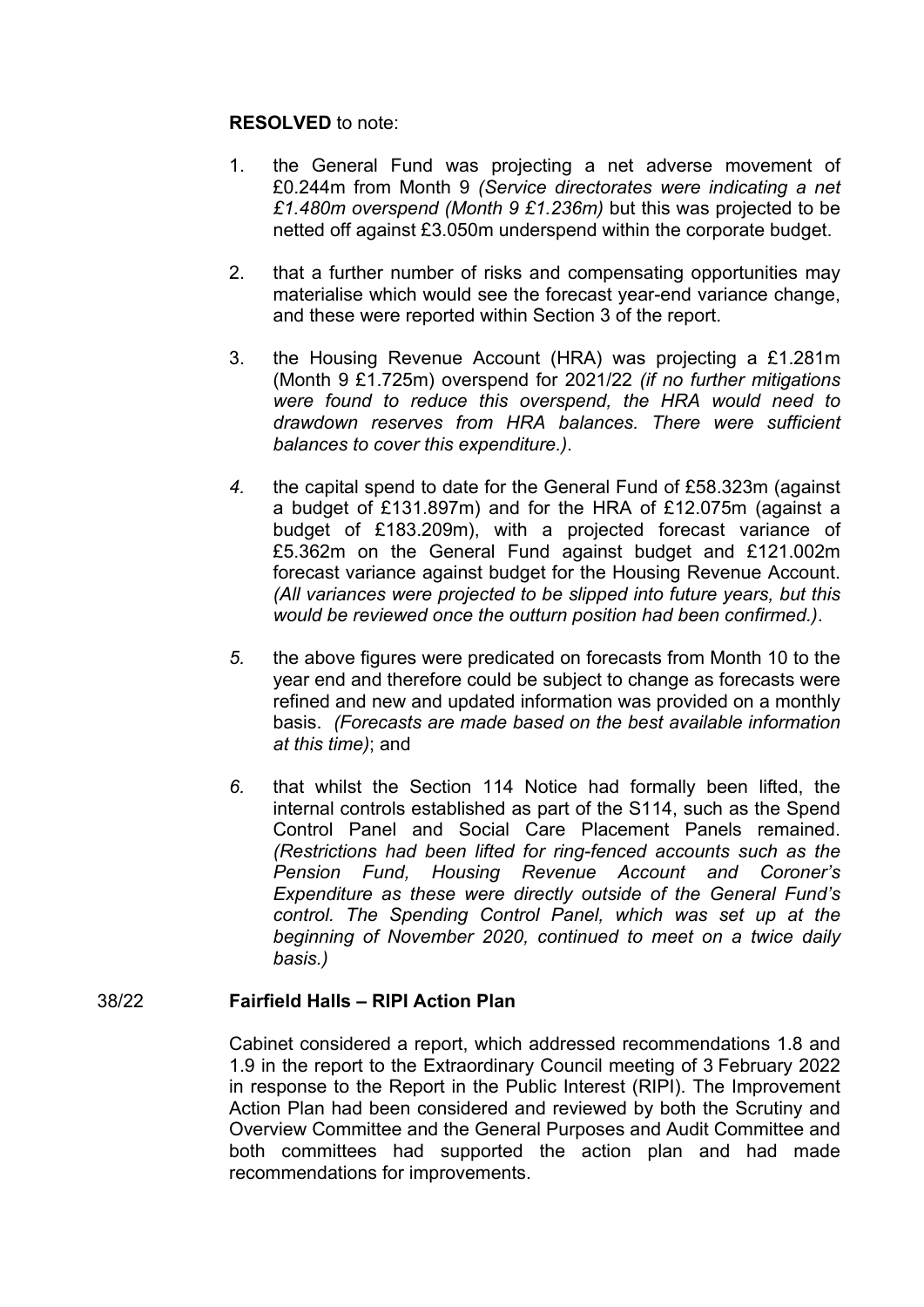The Leader of the Council delegated authority to the Cabinet to make the following decisions:

# **RESOLVED** that:

- 1. having considered the amendments to the RIPI action plan recommended by the Scrutiny and Overview Committee, as detailed in paragraph 2.4 of the report, and the amendments to the RIPI action plan recommended by the General Purposes and Audit Committee, as detailed in paragraph 2.6 of the report, the action plan (Appendix 1) be updated; accordingly, and
- 2. in accordance with the resolution of Council on 3 February 2022, note that progress on the implementation of the external auditor's recommendations would be reported to Cabinet, alongside the General Purposes and Audit Committee, the Scrutiny and Overview Committee and Council, as part of the existing quarterly Croydon Renewal Improvement Plan update reports.

# 39/22 **Report in the Public Interest October 2020 – Quarter 4 Update**

Cabinet considered a report, which provided an update in response to the Council's Report in the Public Interest October 2020. Of 41 (34 inprogress and 7 returned by internal audit) recommendations that remained open at quarter three, 19 had moved to complete, pending evidence, as set out in Appendix 1A to the report.

Members asked a number of questions in relation to:

- The number of recommendations that had been completed in the last quarter.
- Which of these had been most significant.
- The completion date(s) in respect of those actions which were still incomplete.

The Leader of the Council delegated authority to the Cabinet to make the following decisions:

## **RESOLVED** that:

- 1. the progress the Council had made in regard to achieving the recommendations set out by the external auditor in the Report in the Public Interest October 2020, with 77 out of 99 actions complete, be noted and agreed;
- 2. the outcome of internal audit of actions delivered to properly evidence what had been achieved so far, in order to provide full assurance to members and residents on the changes achieved, be noted; and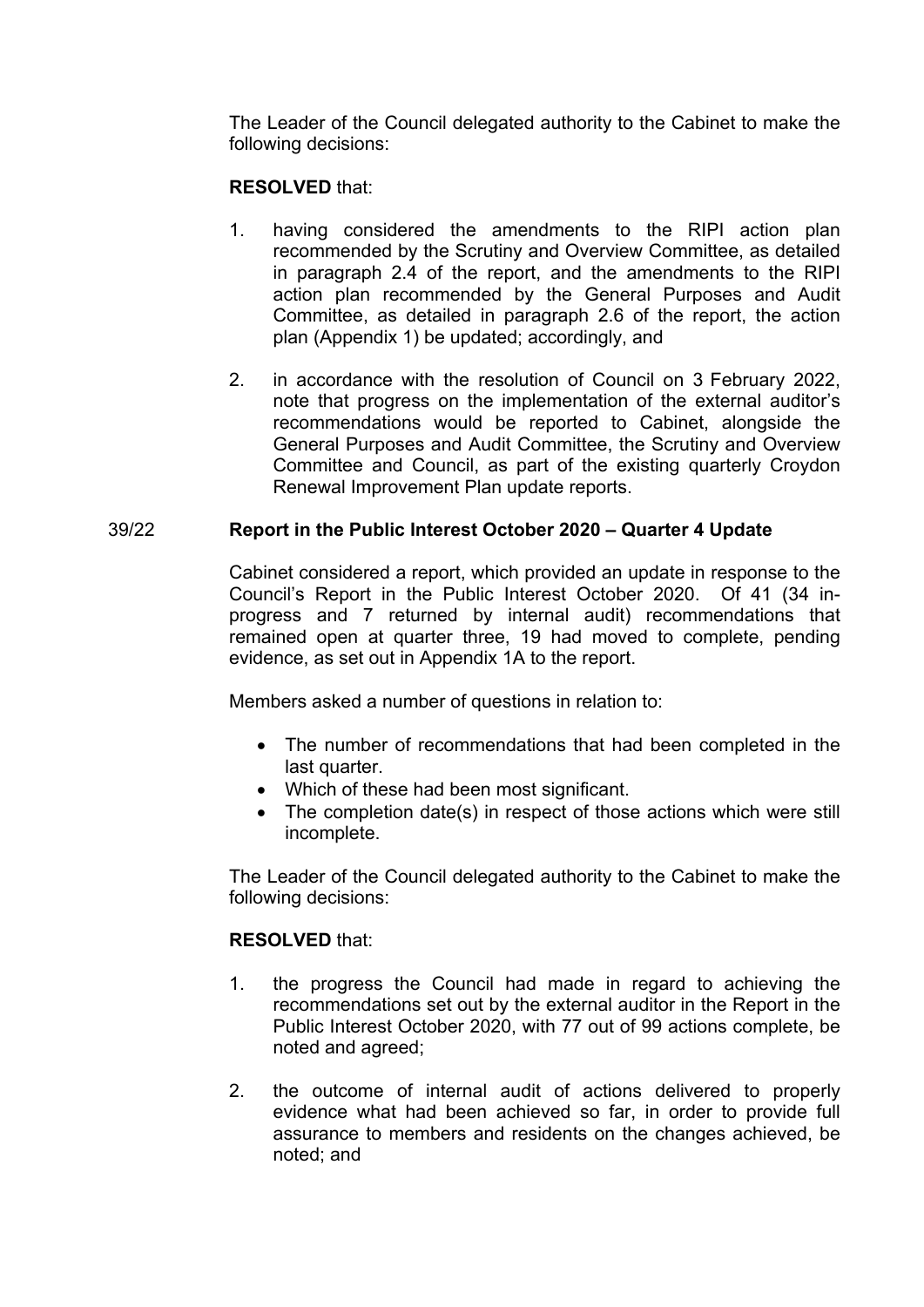3. the refreshed Action Plan, including actions marked complete, progress updates against open actions and identification of actions to be embedded going forward as business as usual, be agreed.

# 40/22 **Quarterly Update on Progress of Performance for Brick-by-Brick Croydon Ltd.**

Cabinet considered a report, which provided it with a progress update on Brick-by-Brick Croydon Ltd (BBB) and the key areas of update, which were progress on disposal of six sites; progress on delivery of the 23 sites; an update on sales generally and an update on the Council's acquisition of 104 residential units from Brick-by-Brick and bulk sales to other registered providers.

**RESOLVED** that the following key areas (acting, where relevant, on behalf of the Council exercising its functions as sole shareholder of Brickby-Brick Croydon Ltd) be noted:

- 1. The Brick-by-Brick Shareholder Cabinet Advisory Board had met on several occasions with representatives of the Board since the last update in November 2021; and
- 2. That Brick-by-Brick Croydon Ltd had not needed to call upon the additional £10m working capital facility that had been requested within July 2021 Cabinet Report.

# 41/22 **Finance, Performance and Risk Performance Report (Croydon Renewal and Improvement Plan)**

Cabinet considered a report and the Finance Performance and Risk report in Appendix A, which provided timely and accurate performance data on programme and project status; performance against Corporate Renewal Plan measures; progress against the delivery of financial savings and any risks associated with these deliverables, as well as the impact to corporate risks.

In addition, it reported progress and issues that related to the delivery of the Croydon Renewal Plan, and associated performance reports as agreed at Cabinet on 12 April 2021. The report, in Appendix A, reviewed performance based on latest available data as of 31 December 2021.

It was reported that 31 December 2021 was a snapshot in time and that not all data would relate to this time period due to time lags on data availability etc.

The report was produced and presented on a monthly basis to Departmental and Corporate Management Teams, and Cabinet Members on a bi-monthly basis to allow check and challenge of performance and year-end performance would be reported at the 8 June meeting together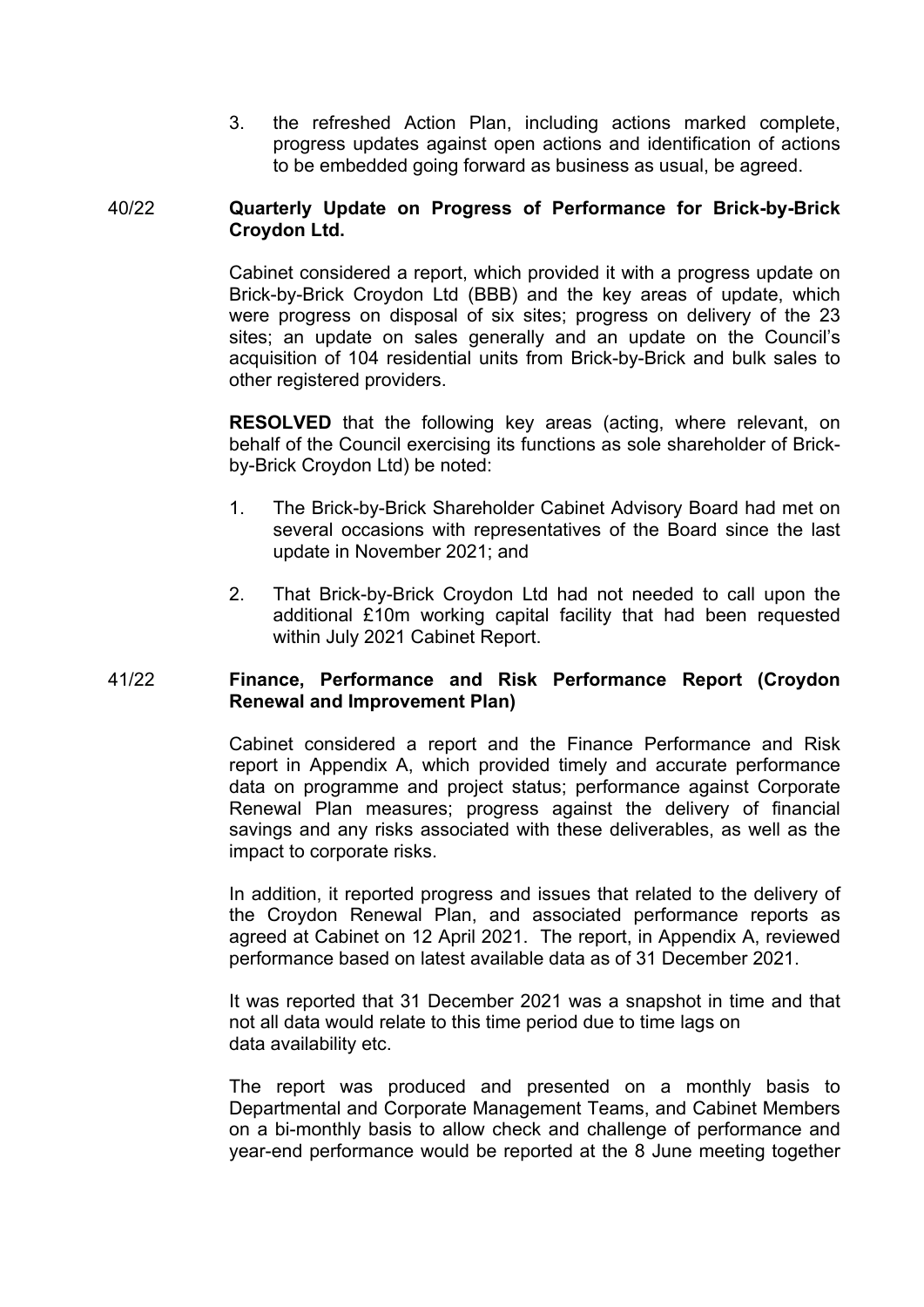with the refreshed measures for 2022/23 based around the corporate priorities and refreshed Corporate Renewal Plan.

The Leader of the Council delegated authority to the Cabinet to make the following decisions:

# **RESOLVED** that:

- 1. the areas of good performance and those of concern in the Finance, Performance and Risk report (appendix A) as of 31 December 2021 (unless otherwise stated) with regard to overall performance against the Croydon Renewal Plan, be reviewed;
- 2. plans in place to address current and future performance for Freedom of Information and Subject Access Requests (section5), be noted;
- 3. the progress made, and areas of concern, against programmes and projects in relation to milestones, deliverables and issues, be noted;
- 4. the progress made, and areas of concern against savings and growth targets, as identified in the Croydon Renewal Plan, be noted (More detail on this area could be found in Table 2a of the Financial Monitoring Report, which was also presented at this Cabinet meeting.).
- 5. Cabinet identify areas of performance within the FPR report (appendix A) where it required deeper analysis to be presented at a future meeting of Cabinet for discussion and action.

## 42/22 **Investing in Our Borough**

The Leader of the Council delegated authority to the Cabinet to make the following decisions:

## **RESOLVED** to note:

- 1. The request for approval of the award for Children with Disabilities Care Provider Register (CPR), as set out in agenda item 13b and section 5.1.1.
- 2. The request for approval of the contract variation for Residual Waste Treatment Contract Variation, as set out in agenda item 13a and section 5.1.1.
- 3. Contract award decisions to be made between £500,000 and £5,000,000 by the nominated Cabinet Member, or where the nominated Cabinet Member was in consultation with the Leader, as set out in Section 5.3.1.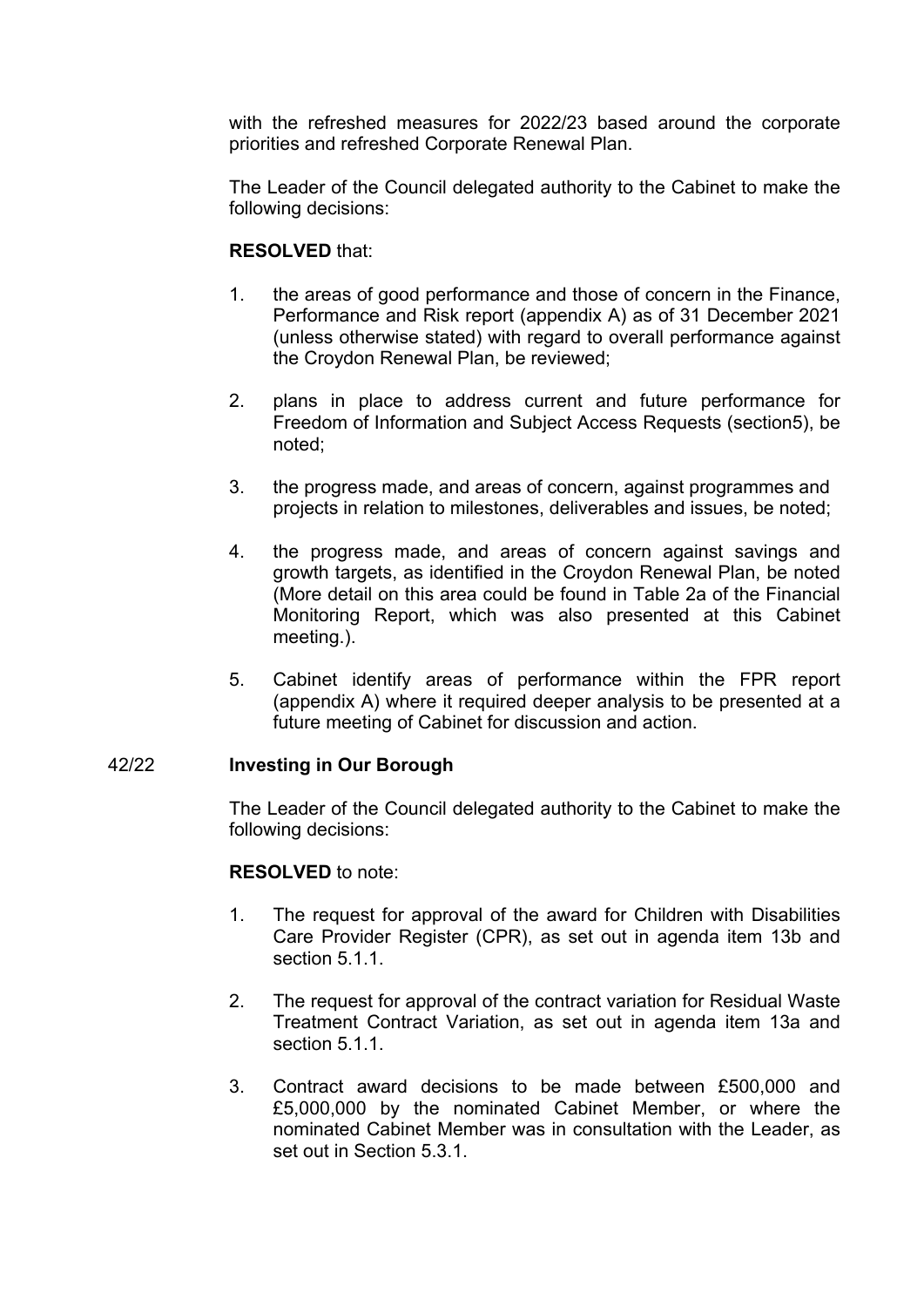- 4. Delegated award decisions made by the Director of Commercial Investment since the last meeting of Cabinet, as set out in section 5.4.1
- 5. Property lettings, acquisitions and disposals to be agreed by the Cabinet Member for Resources and Financial Governance, in consultation with the Leader, since the last meeting of Cabinet, as set out in section 5.5.1
- 6. That Cabinet recommends to the Leader of the Council, that prior to the next meeting of Cabinet in June, in respect of decisions requiring Cabinet's approval, or prior reporting to Cabinet, concerning the acquisition or disposal of property, procurement strategies and contract awards and variations:
	- (i) The Cabinet Member for Resources and Financial Governance\*, in consultation with the Leader\*, be authorised to agree such decisions concerning the disposal or acquisition of properties;
	- (ii) The nominated Cabinet Member\*, in consultation with the Cabinet Member for Resources and Financial Governance\* or, where the nominated member is the Cabinet Member for Resources and Financial Governance, in consultation with the Leader\*, be authorised to agree such decisions concerning procurement strategies and the award and/or variation of contracts.

Note that any awards made under this delegation would be notified in the standard contracts report to the next meeting for Cabinet.

\*Following the Local Government and Mayoral Elections on 5 May 2022, the relevant member of the Executive carrying the appropriate and relevant function/portfolio as the Leader/nominated Cabinet Member/ Cabinet Member for Resources and Financial Governance as the case may be.

# 43/22 **Exclusion of the Press and Public**

Not required..

# 44/22 **Residual Waste Treatment Contract**

The Leader of the Council has delegated to the *Cabinet* the power to make the decision set out below:

**RESOLVED** that, in accordance with Regulation 30 of the Council's Contracts and Tenders Regulations, a variation to implement the removal of the Villiers Road waste transfer station operations from the scope of the Residual Waste Treatment Contract with Viridor South London Ltd,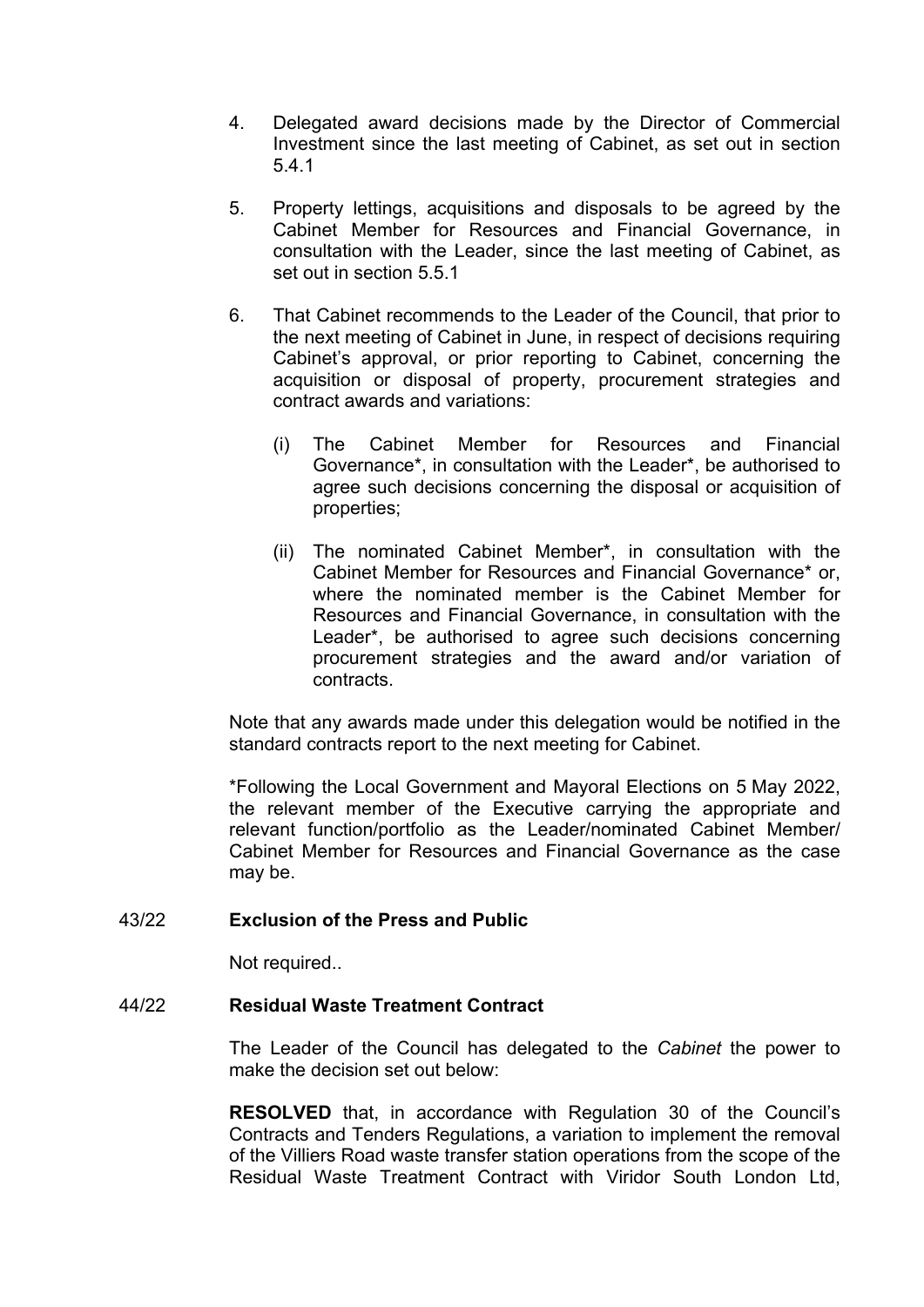resulting in an annual contract reduction of £989,000, and an annual reduction in residual waste treatment cost to Croydon Council of £448,000 per annum, be approved.

# 45/22 **Children with Disabilities – Care Provider Register**

The Leader of the Council has delegated to the Cabinet the power to make the decision set out below:

**RESOLVED** that, in accordance with Regulation 28c of the Council's Tenders and Contracts Regulations, and on the recommendation of the Contracts and Commissioning Board, the award of *the Care Provider Panel Agreement* to the providers listed in Part B of this report for a period of up to 4 years from 01/04/2022 to 31/03/2026 for a maximum contract value of **£5,846,813**, be approved.

# 46/22 **Asset Disposals**

The Cabinet Member for Resources and Financial Governance, in consultation with the Leader, agreed the following:

# **RESOLVED** that:

- 1. The disposal of the former Addington Community Centre and the former Social Services building, 90 Central Parade, New Addington, be approved; and
- 2. A downward price variation, of up to a maximum of 10%, and minor variation to the terms of the agreement for each disposal without having to refer the matter back to Cabinet, to allow for some minor changes during the disposal process, as further due diligence was undertaken, be approved.

*Any variation in price would be subject to approval of the Corporate Director Resources and s151 Officer.*

## 47/22 **Housing Acquisitions**

The Cabinet Member for Resources and Financial Governance, in consultation with the Leader, agreed the following:

## **RESOLVED** that:

- 1. The borrowing facility of up to £5.1m (£3.6m net of Right to Buy Receipts) to enable the investment in the acquisition of 10 new 3 bed houses from Brick-by-Brick Croydon Ltd, be approved;
- 2. The use of up to £1.5m Right to Buy Receipts to reduce the level of borrowing required, be approved; and